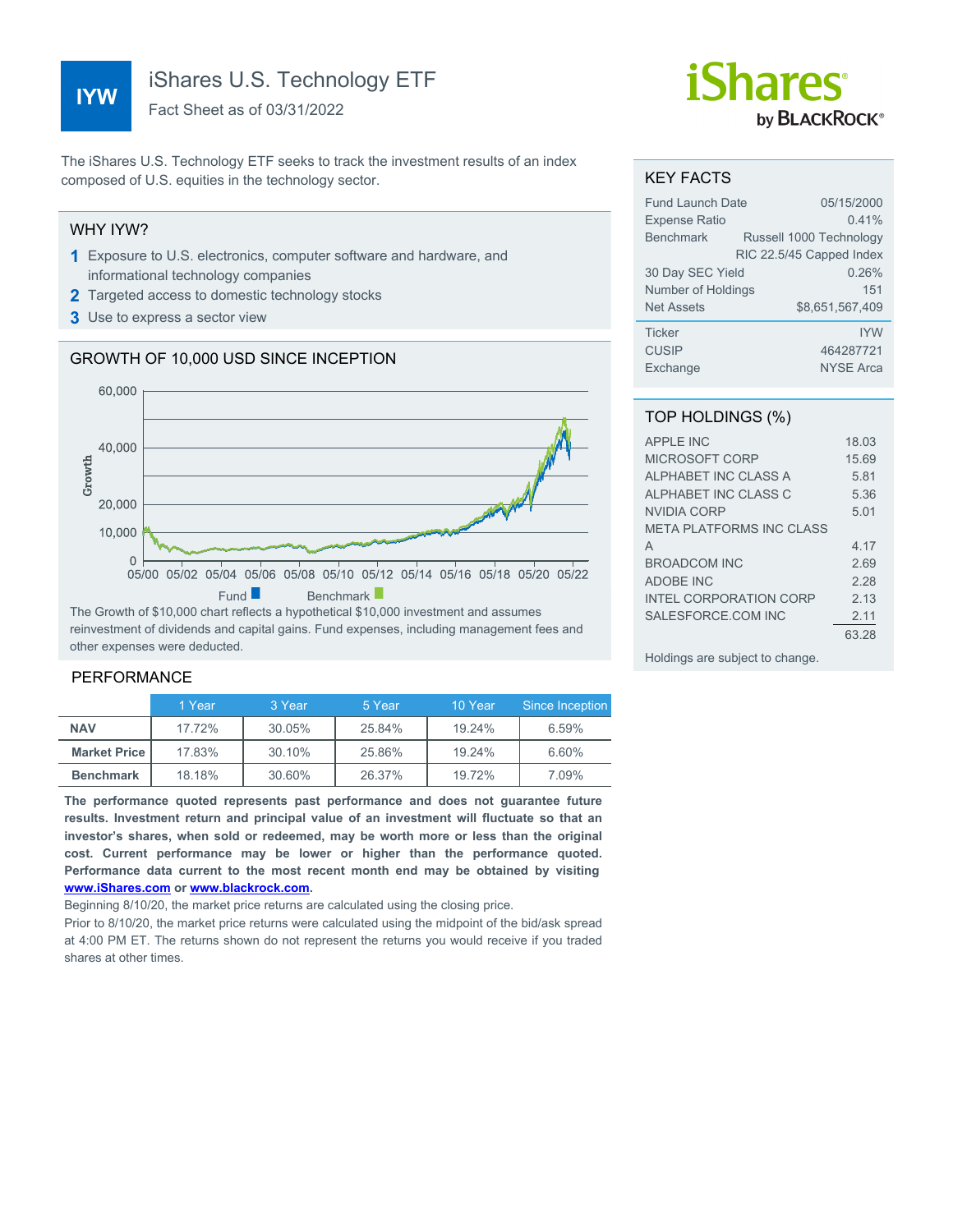#### TOP SECTORS (%)

| Software & Services                           | 38.56% |
|-----------------------------------------------|--------|
| Semiconductors & Semiconductor Equipment      | 23.07% |
| Tech Hardware & Equip                         | 20.83% |
| Media & Entertainment                         | 16.24% |
| <b>Capital Goods</b>                          | 0.57%  |
| <b>Commercial &amp; Professional Services</b> | 0.40%  |
| Retailing                                     | 0.19%  |
| Cash and/or Derivatives                       | 0.07%  |
| <b>Health Care Equipment &amp; Services</b>   | 0.06%  |

## FUND CHARACTERISTICS

| Beta vs. S&P 500 (3y)     | 1.08   |
|---------------------------|--------|
| Standard Deviation (3yrs) | 20.96% |
| <b>Price to Earnings</b>  | 29.56  |
| Price to Book Ratio       | 922    |
|                           |        |

## FEES AND EXPENSES BREAKDOWN

| <b>Expense Ratio</b>             | 0.41%    |
|----------------------------------|----------|
| Management Fee                   | 0.41%    |
| Acquired Fund Fees and Expenses  | $0.00\%$ |
| Foreign Taxes and Other Expenses | $0.00\%$ |
|                                  |          |

#### **GLOSSARY**

**Beta** is a measure of the tendency of securities to move with the market as a whole. A beta of 1 indicates that the security's price will move with the market. A beta less than 1 indicates the security tends to be less volatile than the market, while a beta greater than 1 indicates the security is more volatile than the market.

**The price to earnings ratio (P/E)** is a fundamental measure used to determine if an investment is valued appropriately. Each holding's P/E is the latest closing price divided by the latest fiscal year's earnings per share. Negative P/E ratios are excluded from this calculation. For hedged funds, the underlying fund's value is shown.

**The price to book (P/B)** value ratio is a fundamental measure used to determine if an investment is valued appropriately. The book value of a company is a measure of how much a company's assets are worth assuming the company's debts are paid off. Each holding's P/B is the latest closing price divided by the latest fiscal year's book value per share. Negative book values are excluded from this calculation. For hedged funds, the underlying fund's value is shown.

**Want to learn more?** www.iShares.com **C** www.blackrockblog.com **N** @iShares

**Carefully consider the Fund's investment objectives, risk factors, and charges and expenses before investing. This and other information can be found in the Fund's prospectus, and if available, summary prospectus, which may be obtained by calling 1-800-iShares (1-800-474-2737) or by visiting www.iShares.com or www.blackrock.com. Read the prospectus carefully before investing.**

**Investing involves risk, including possible loss of principal.**

Funds that concentrate investments in a single sector will be more susceptible to factors affecting that sector and more volatile than funds that invest in many different sectors.

Diversification may not protect against market risk or loss of principal. Shares of ETFs are bought and sold at market price (not NAV) and are not individually redeemed from the fund. Any applicable brokerage commissions will reduce returns.

**Index returns are for illustrative purposes only. Index performance returns do not reflect any management fees, transaction costs or expenses. Indexes are unmanaged and one cannot invest directly in an index. Past performance does not guarantee future results.**

"Acquired Fund Fees and Expenses" reflect the Fund's pro rata share of the indirect fees and expenses incurred by investing in one or more acquired funds, such as mutual funds, business development companies, or other pooled investment vehicles. AFFE are reflected in the prices of the acquired funds and thus included in the total returns of the Fund.

The iShares Funds are distributed by BlackRock Investments, LLC (together with its affiliates, "BlackRock").

The iShares Funds are not sponsored, endorsed, issued, sold or promoted by S&P Dow Jones Indices LLC, nor does this company make any representation regarding the advisability of investing in the Funds. BlackRock is not affiliated with S&P Dow Jones Indices LLC.

© 2022 BlackRock. All rights reserved. **iSHARES**, **iBONDS** and **BLACKROCK** are registered trademarks of BlackRock Inc, or its subsidiaries. All other marks are the property of their respective owners.

FOR MORE INFORMATION, VISIT WWW.ISHARES.COM OR CALL 1-800 ISHARES (1-800-474-2737)

iS-IYW-F0322



**Not FDIC Insured - No Bank Guarantee - May Lose Value** <sup>1191297</sup>